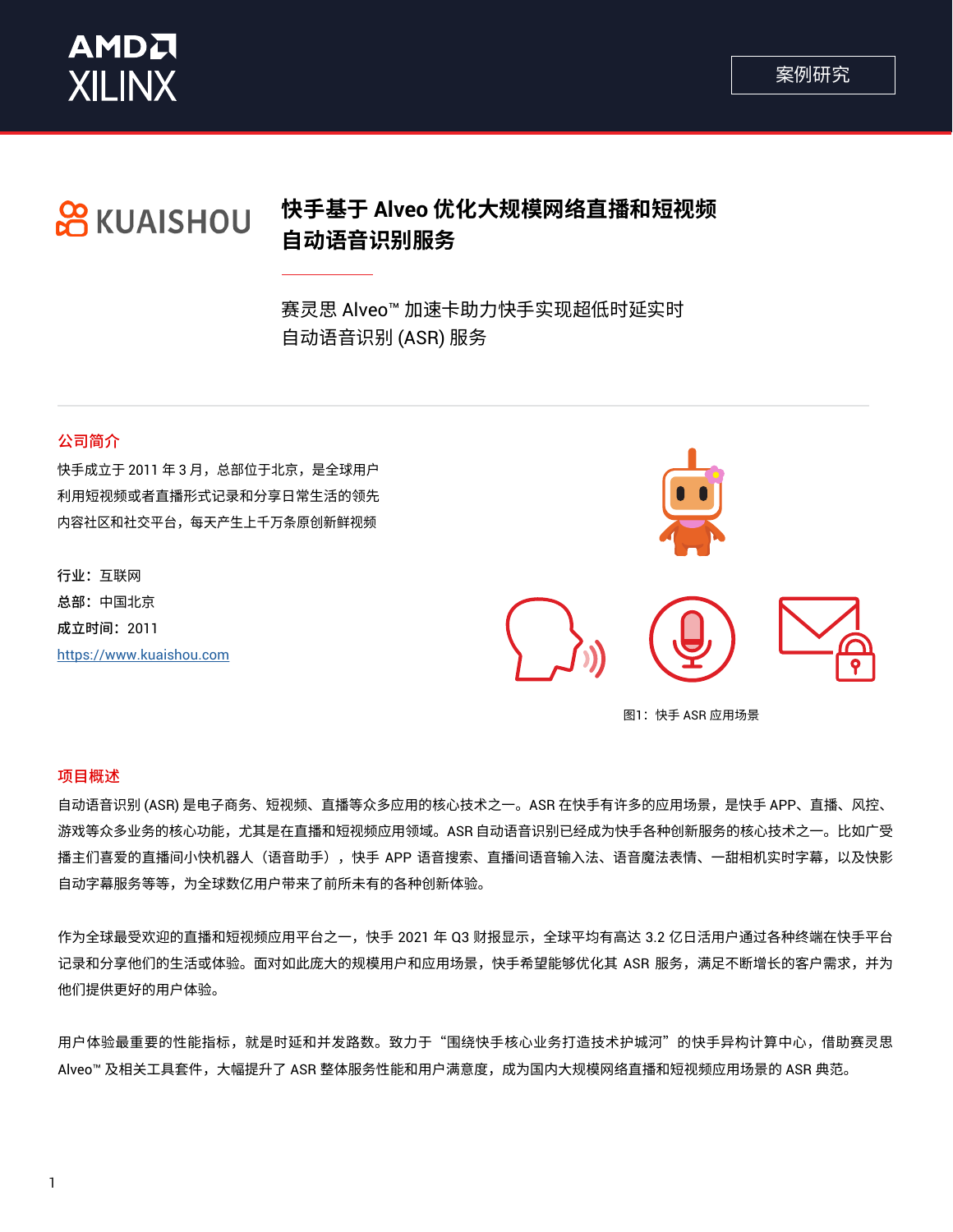

### 项目挑战

在快手之前基于 CPU 框架的处理流程中,特征提取等前处理模块运行时间占比约为 5%~10%, TDNN+LSTM 声学模型运行时间占比约为 60%~80%,而包含语言模型的解码器部分运行时间占比约为 15%~30%。快手异构计算中心,希望找到一个更合适的异构底层器件,将 最耗时的 TDNN+LSTM 声学模型转移到这个器件上并进行优化。

快手异构计算中心团队认为,以 TDNN+LSTM 为主结构的流式声学模型优化的关键痛点有三个,那就是是时延 (Latency)、实时率 (RTF, Real Time Factor) 和并发数 (Concurrency), 具体而言需要解决如下问题:

- ・缩短时延,为用户提供实时的流式语音识别 ASR 体验
- ・提高并发数,保障海量流式数据并发处理的带宽需求
- ・提供灵活性及易用性,满足现有多业务模型的特点。如可以同时运行多个模型可以多模型实时任意切换,且能满足未来模型的升级换代
- •降低单位算力成本,实现更低总拥有成本
- •满足 AI 算法的高精度需求

此外,快手对 GPU 进行了评估,发现其硬件使用率比较低,不能满足 RTF 需求,SRAM 容量也无法满足 TDNN+LSTM 模型高并发性的需 求。至于主流的 ASIC,除了以上介绍的硬件使用率问题外,还存在不支持 Kaldi 框架,定点实际只有 12bit 等问题,很难满足 ASR 优化在 精度上的需求。

综上所述,快手技术团队认为,满足上述需求的理想的异构器件平台,应当是一个可以全定制的专用平台,可以通过软硬件协同设计确保 精度符合各种不同业务的标准。

### 解决方案

快手异构计算中心经过评估后,决定选用赛灵思的 Alveo U50LV 加速器卡来优化 ASR 服务。

Alveo U50 数据中心加速器卡基于赛灵思高性能 UltraScale+ 架构,采用了高效的 75 瓦小型封装,而且配备了 100 Gbps 网络 I/O 和高带 宽内存。这些特性为快手的 ASR 解决方案提供了关键的低功耗、高带宽、大 SRAM 内存和小尺寸优势。而 Alveo U50LV (Low Voltage) 则 是 U50 系列的低电压版本,和标准电压版本相比,功耗更低,散热要求更少。

"我们认为理想的 ASR 加速解决方案,是可以支持高带宽、大 SRAM 和定点推断的硬件平台,"快手异构计算中心总监刘凌志博士表示: "赛灵思的 Alveo FPGA U50LV 完全符合我们的要求。"

| 异构器件        | 吞吐          | 延时   | 成本         | 功耗       | 灵活性  |
|-------------|-------------|------|------------|----------|------|
| <b>FPGA</b> | Medium/High | LOW  | Medium     | LOW      | High |
| GPU         | High        | High | High       | High     | High |
| ASIC        | Very High   | ∟ow  | Low/Medium | Very Low | LOW  |

图 2: 快手各种器件选型比较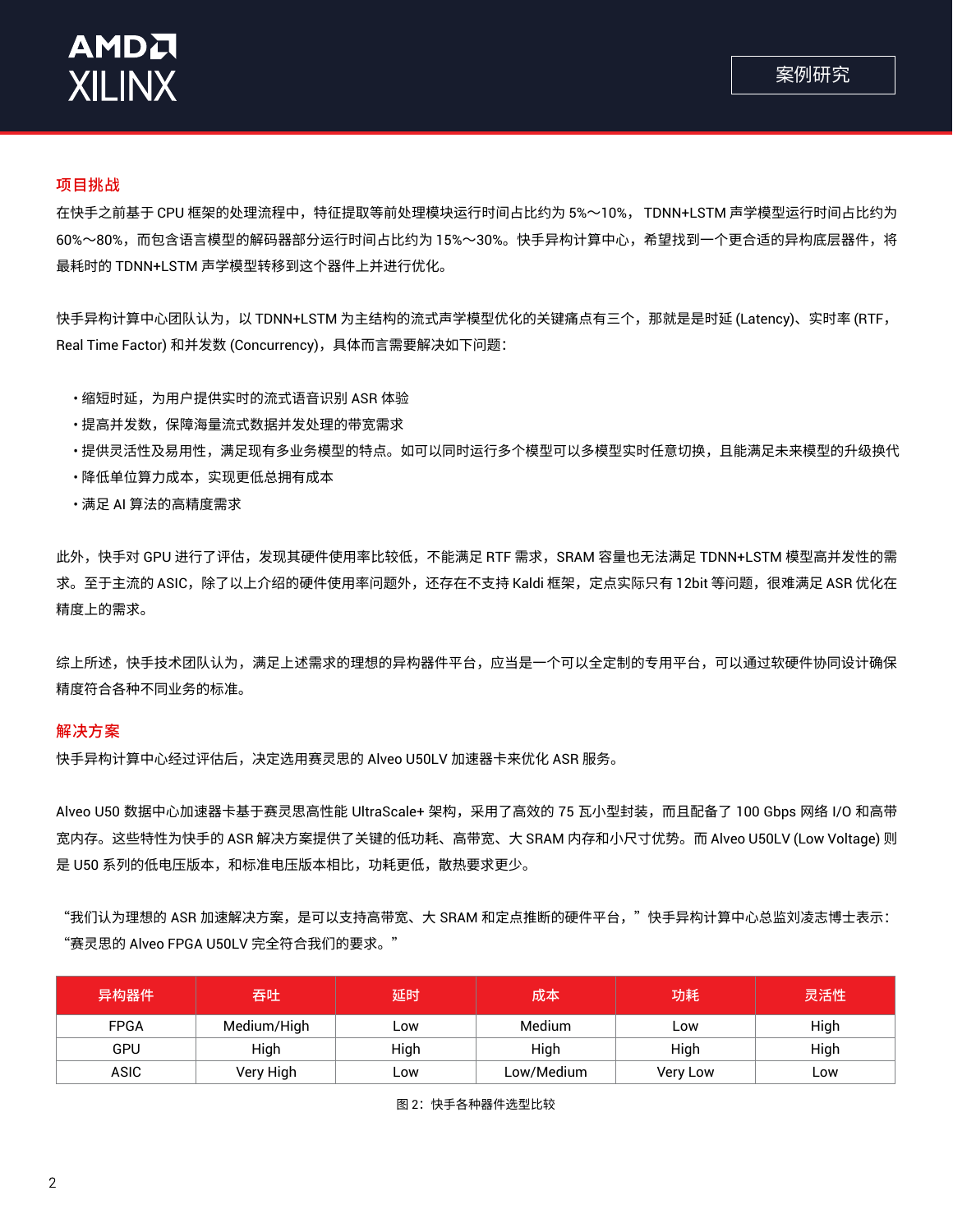

结合公司自研的定点通用推理框架和定点 C 模型,快手基于 Alveo U50LV 及赛灵思相关 Vitis HLS 高层次综合及 Vitis Design Flow, 从算法、系统、软件和硬件等多个关键层面对 ASR 系统进行了多方位的创新, 应用了多项最先进的优化技术:



#### 图 3: ASR系统整体架构

**算法层面:**采用图融合、图优化、图同构、图分割,以及不重训的高精度量化技术,在保证精度的同时,有效的压缩了模型,使之 更有利于 FPGA 计算效率的发挥

**系统层面:**自研通用推理框架及适合 FPGA 的通用 Host 调度框架,支持多模型,模型可扩展,自动化部署,具有很强的易用性

软件层面:设计 Batch 机制,基于 OpenCL 的任务调度及负载均衡策略,实现了任务级的数据传输、kernel 计算等高效并行处理

**硬件层面:**自定义基于超长指令字的指令集架构,设计编译器,并基于 Vitis™ HLS 高层次综合优化技术,快速完成了高效的 FPGA 底 层设计。和直接采用硬件描述语言(如 Verilog HDL)相比,HLS 技术在更高的抽象层次上使用 C/C++ 的语法描述硬件行为,不仅达 到了和 Verilog 接近的效果,而且加速了各种优化技术的实现,将开发时间从 3 个月缩短到 6 周

优化后的系统整体架构如图三所示:调度加速引擎的代码框架 (Host) 接收输入的语音数据,经过前处理、神经网络推断和后处理过 程,生成识别后的文本。其中黄色部分的神经网络推断过程是卸载到 Alveo 加速卡上来完成的。